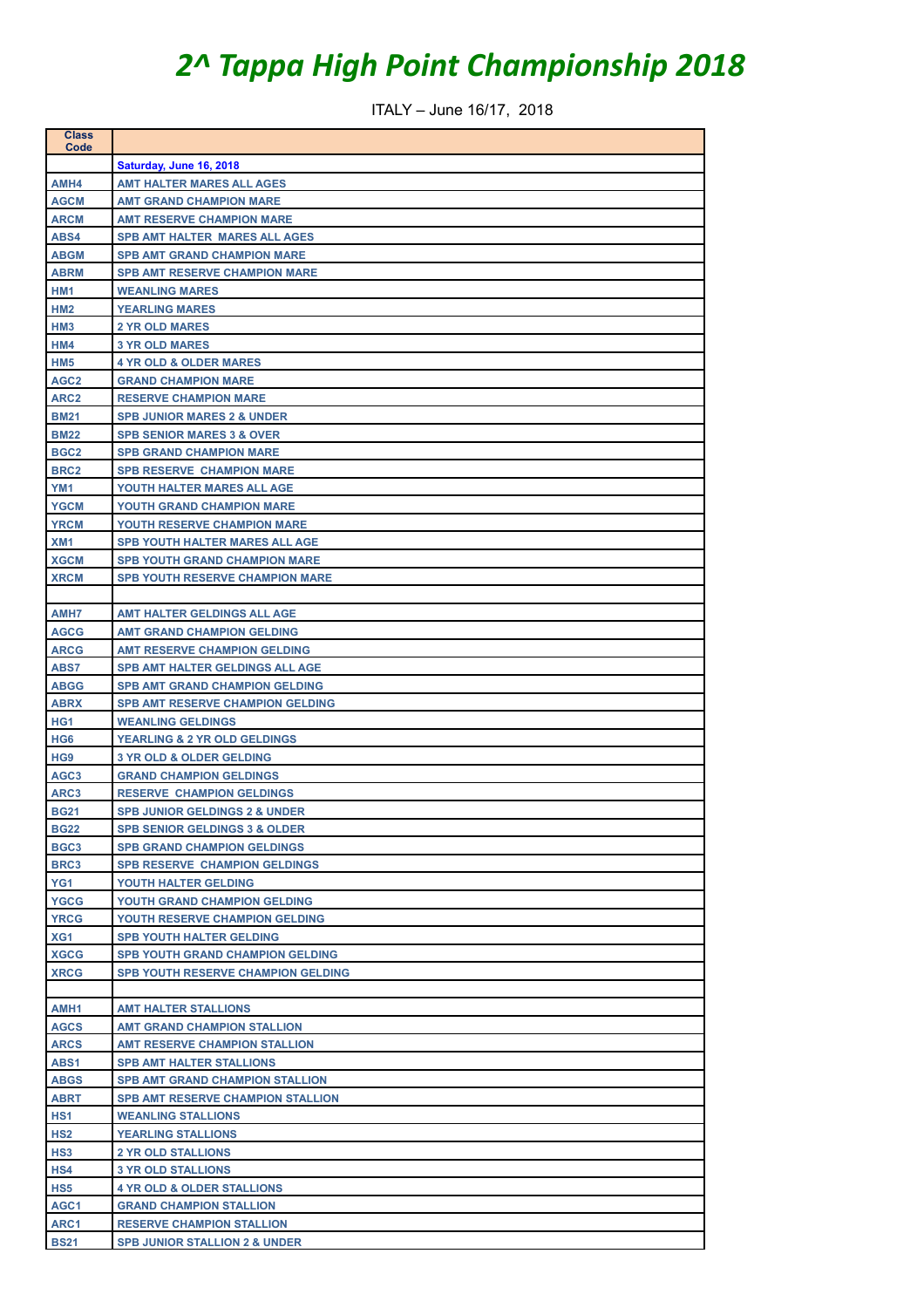| <b>BS22</b>         |                                                                                                                                            |
|---------------------|--------------------------------------------------------------------------------------------------------------------------------------------|
|                     | <b>SPB SENIOR STALLION 3 &amp; OVER</b>                                                                                                    |
| BGC1                | <b>SPB GRAN CHAMPION STALLION</b>                                                                                                          |
| BRC1                | <b>SPB RESERVE CHAMPION STALLION</b>                                                                                                       |
|                     |                                                                                                                                            |
|                     |                                                                                                                                            |
| <b>OTCC</b>         | <b>COLOR CLASS 1YR &amp; OLDER ALL SEXES</b>                                                                                               |
|                     |                                                                                                                                            |
| ASH <sub>1</sub>    | <b>AMT SHOWMANSHIP ALL AGE</b>                                                                                                             |
| <b>ABSH</b>         | <b>SPB AMT SHOWMANSHIP ALL AGE</b>                                                                                                         |
| YSH1                | YOUTH SHOWMANSHIP 18 & UNDER                                                                                                               |
| XSH <sub>1</sub>    | <b>SPB YOUTH SHOWMANSHIP 18 &amp; UNDER</b>                                                                                                |
|                     | PHCI SHOWMANSHIP NOVICE (NOT APPROVED)                                                                                                     |
|                     |                                                                                                                                            |
| <b>LLN3 and</b>     | YEARLING & 2 YR OLD LONGE LINE and                                                                                                         |
| BLL3                | offered as All Paint Registries class (class within a class)<br>SPB YEARLING & 2 YR OLD LONGE LINE                                         |
| <b>ALL1</b> and     | AMT YEARLING & 2 YR OLD LONGE LINE and                                                                                                     |
| ABL <sub>2</sub>    | <b>SPB AMT YEARLING &amp; 2 YR OLD LONGE LINE</b><br>offered as All Paint Registries class (class within a class)                          |
| WR <sub>1</sub>     | <b>WESTERN RIDING ALL AGE</b>                                                                                                              |
| BWR <sub>1</sub>    | <b>SPB WESTERN RIDING ALL AGE</b><br>offered as All Paint Registries class (class within a class)                                          |
| <b>GWR</b>          | <b>GREEN WESTERN RIDING ALL AGES</b>                                                                                                       |
| <b>BGWR</b>         | <b>SPB GREEN WESTERN RIDING ALL AGES</b><br>offered as All Paint Registries class (class within a class)                                   |
| AWR1<br><b>ABWR</b> | <b>AMT WESTERN RIDING ALL AGE</b><br><b>SPB AMT WESTERN RIDING ALL AGE</b><br>offered as All Paint Registries class (class within a class) |
| <b>YWR1</b>         | YOUTH WESTERN RIDING 18 & UNDER                                                                                                            |
| XWR1                | SPB YOUTH WESTERN RIDING 18 & UNDER offered as All Paint Registries class (class within a class)                                           |
|                     | PHCI NOVICE WESTERN RIDING (NOT APPROVED)                                                                                                  |
|                     |                                                                                                                                            |
| RNG <sub>1</sub>    | <b>REINING ALL AGES</b>                                                                                                                    |
| BRG1<br>AR1         | <b>SPB REINING ALL AGES</b><br>offered as All Paint Registries class (class within a class)<br><b>AMT REINING ALL AGES</b>                 |
| <b>ABRG</b>         | <b>SPB AMT REINING ALL AGES</b><br>offered as All Paint Registries class (class within a class)                                            |
| YR <sub>1</sub>     | <b>YOUTH REINING 18 &amp; UNDER</b>                                                                                                        |
| XR <sub>1</sub>     | <b>SPB YOUTH REINING 18 &amp; UNDER</b><br>offered as All Paint Registries class (class within a class)                                    |
|                     | PHCI NOVICE REINING (NOT APPROVED)                                                                                                         |
|                     |                                                                                                                                            |
|                     |                                                                                                                                            |
|                     | <b>Sunday, June 17, 2018</b>                                                                                                               |
| AH1                 | AMT WESTERN HORSEMANSHIP ALL AGE                                                                                                           |
| <b>ABHM</b>         | SPB AMT WESTERN HORSEMANSHIP ALL AGE                                                                                                       |
|                     |                                                                                                                                            |
|                     |                                                                                                                                            |
| YH <sub>1</sub>     | YOUTH WESTERN HORSEMANSHIP 18 & UNDER                                                                                                      |
| XH <sub>1</sub>     | <b>SPB YOUTH WESTERN HORSEMANSHIP 18 &amp; UNDER</b>                                                                                       |
|                     | PHCI NOVICE WESTERN HORSEMANSHIP (NOT APPROVED)                                                                                            |
|                     |                                                                                                                                            |
| WP1                 | <b>WESTERN PLEASURE ALL AGE</b>                                                                                                            |
| BWP <sub>1</sub>    | <b>SPB WESTERN PLEASURE ALL AGE</b>                                                                                                        |
| <b>GWP</b>          | <b>GREEN WESTERN PLEASURE ALL AGES</b>                                                                                                     |
| <b>BGWP</b>         | SPB GREEN WESTERN PLEASURE ALL AGES                                                                                                        |
| AWP1                | <b>AMT WESTERN PLEASURE ALL AGE</b>                                                                                                        |
| <b>ABWP</b>         | <b>SPB AMT WESTERN PLEASURE ALL AGE</b>                                                                                                    |
| YWP1                |                                                                                                                                            |
|                     | YOUTH WESTERN PLEASURE 18 & UNDER                                                                                                          |
| XWP1                | <b>SPB YOUTH WESTERN PLEASURE 18 &amp; UNDER</b>                                                                                           |
|                     | PHCI NOVICE WESTERN PLEASURE (NOT APPROVED)                                                                                                |
|                     |                                                                                                                                            |
|                     | LEAD LINE (3-8 yr old) (NOT APPROVED)                                                                                                      |
|                     |                                                                                                                                            |
| BPH <sub>1</sub>    | <b>HUNTER UNDER SADDLE ALL AGES</b>                                                                                                        |
| BBH1                | <b>SPB HUNTER UNDER SADDLE ALL AGES</b>                                                                                                    |
| <b>GHU</b>          | <b>GREEN HUNTER UNDER SADDLE ALL AGES</b>                                                                                                  |
| <b>BGHU</b>         | <b>SPB GREEN HUNTER UNDER SADDLE ALL AGES</b>                                                                                              |
| ABH1                | AMT HUNTER UNDER SADDLE ALL AGE                                                                                                            |
| <b>ABBH</b>         | <b>SPB AMT HUNTER UNDER SADDLE ALL AGES</b>                                                                                                |
| YBH1                | YOUTH HUNTER UNDER SADDLE 18 & UNDER                                                                                                       |
| XBH1                | SPB YOUTH HUNTER UNDER SADDLE 18 & UNDER                                                                                                   |
|                     |                                                                                                                                            |
|                     | PHCI NOVICE HUNTER UNDER SADDLE (NOT APPROVED)                                                                                             |
|                     |                                                                                                                                            |
| AHS <sub>1</sub>    | AMT HUNT SEAT EQUITATION ALL AGES                                                                                                          |
| <b>ABHS</b>         | <b>SPB AMT HUNT SEAT EQUITATION ALL AGES</b>                                                                                               |
| YEE1                | YOUTH HUNT SEAT EQUITATION 18 & UNDER                                                                                                      |
| XEE1                | <b>SPB YOUTH HUNT SEAT EQUITATION 18 &amp; UNDER</b>                                                                                       |
|                     | PHCI NOVICE HUNT SEAT EQUITATION (NOT APPROVED)                                                                                            |
| IHT3 and            | YEARLING & 2 YR OLD IN HAND TRAIL and                                                                                                      |